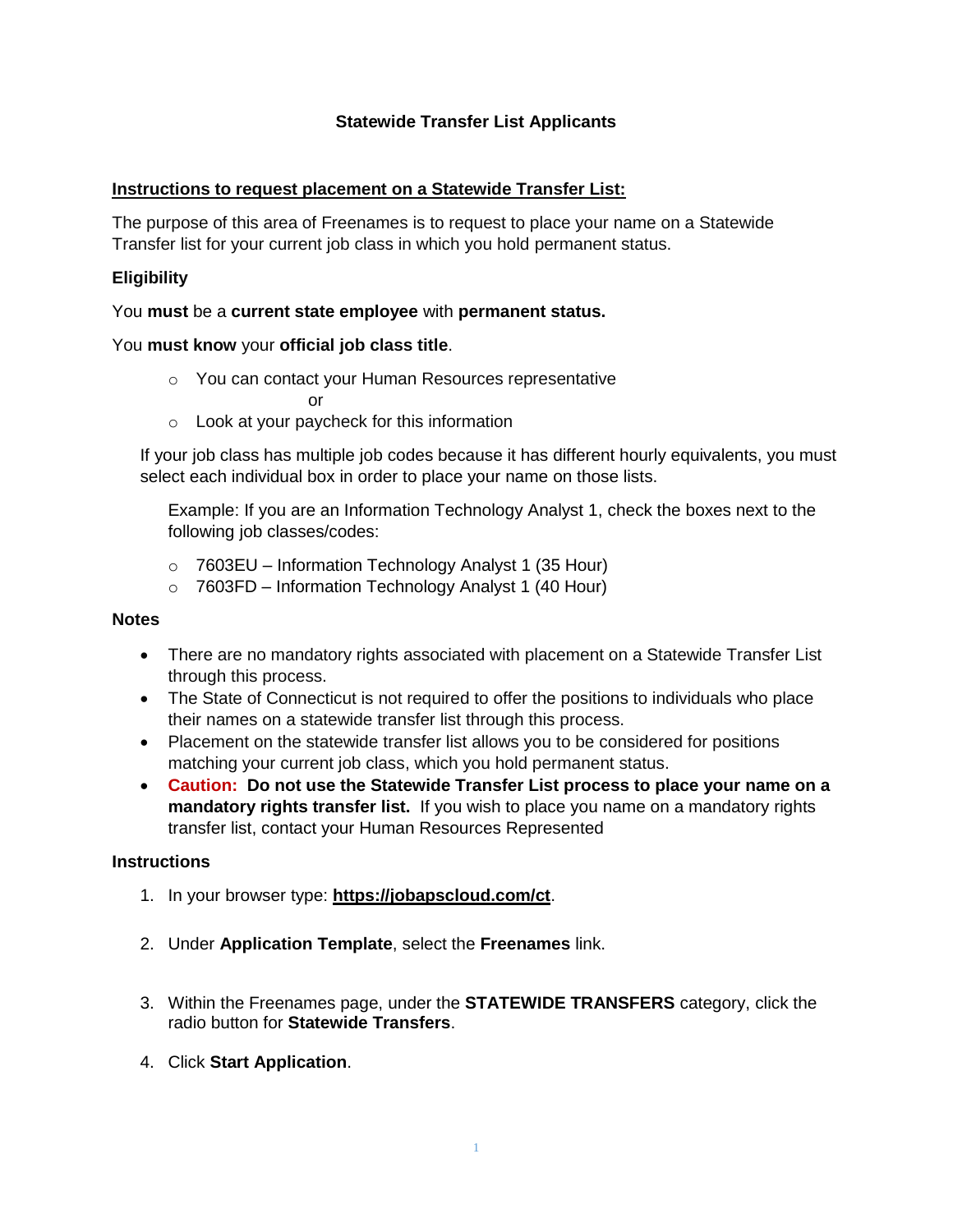- 5. Select the box next to the job class for which you hold permanent status and associated pay plans. **Note:** DO NOT use the Search bar to select classes when completing a Freenames Application. Doing so unchecks any classes you have already selected.
- 6. Scroll to the top of the page and click **Add All Checked Classes to My SWTRAN Application**.
- 7. Under **Terms of Use Agreement,** select **I agree with the above terms of use** checkbox located in the grey box.
- 8. Review and take action on the following:

| lf                      | <b>Then</b>                       | <b>Result</b>               |
|-------------------------|-----------------------------------|-----------------------------|
| You have registered     | <b>Click I have Registered</b>    | A Freenames Application     |
| previously              | <b>Previously then enter your</b> | auto-populates. You will be |
|                         | JobAps User Id and                | required to complete all    |
|                         | Password and click                | areas with a <b>red</b> *.  |
|                         | <b>Retrieve Application to</b>    |                             |
|                         | select an Application             |                             |
|                         | Template or a Submitted           |                             |
|                         | Application to copy.              |                             |
| You have not registered | Click I am a New User and         | A Freenames Application     |
| previously              | follow the instructions to        | launches. You will be       |
|                         | establish a JobAps                | required to complete all    |
|                         | Account.                          | areas with a red*.          |

- 9. This will direct you to the **Profile** tab of your Freenames Application. Any information displaying here auto-populated from previous submissions you have made in JobAps.
- 10. Complete **each tab** of the application and at the bottom of each page, click **Save & Continue**. Boxes with a red\* are **required fields**.
- 11. On the **Other** tab, under **Required Additional Materials**, click on the box **n/a**. Click **Save & Continue**.
- 12. On the **Review** tab, carefully examine the information you have entered and if it is correct, click **Ready to Send App**.
- 13. When your application is complete click the **Submit** tab, certify the statements by clicking the box in the upper left hand corner, then click **Submit to State of Connecticut**.
- 14. A pop-up confirmation displays instructing you to add the accepted address to avoid any email notifications being blocked or filtered to a spam folder. Click **Ok**.
- 15. A **Confirmation of Employment Application Submission** page displays with the title(s) of the Freenames Statewide Transfer List Application(s) submitted.